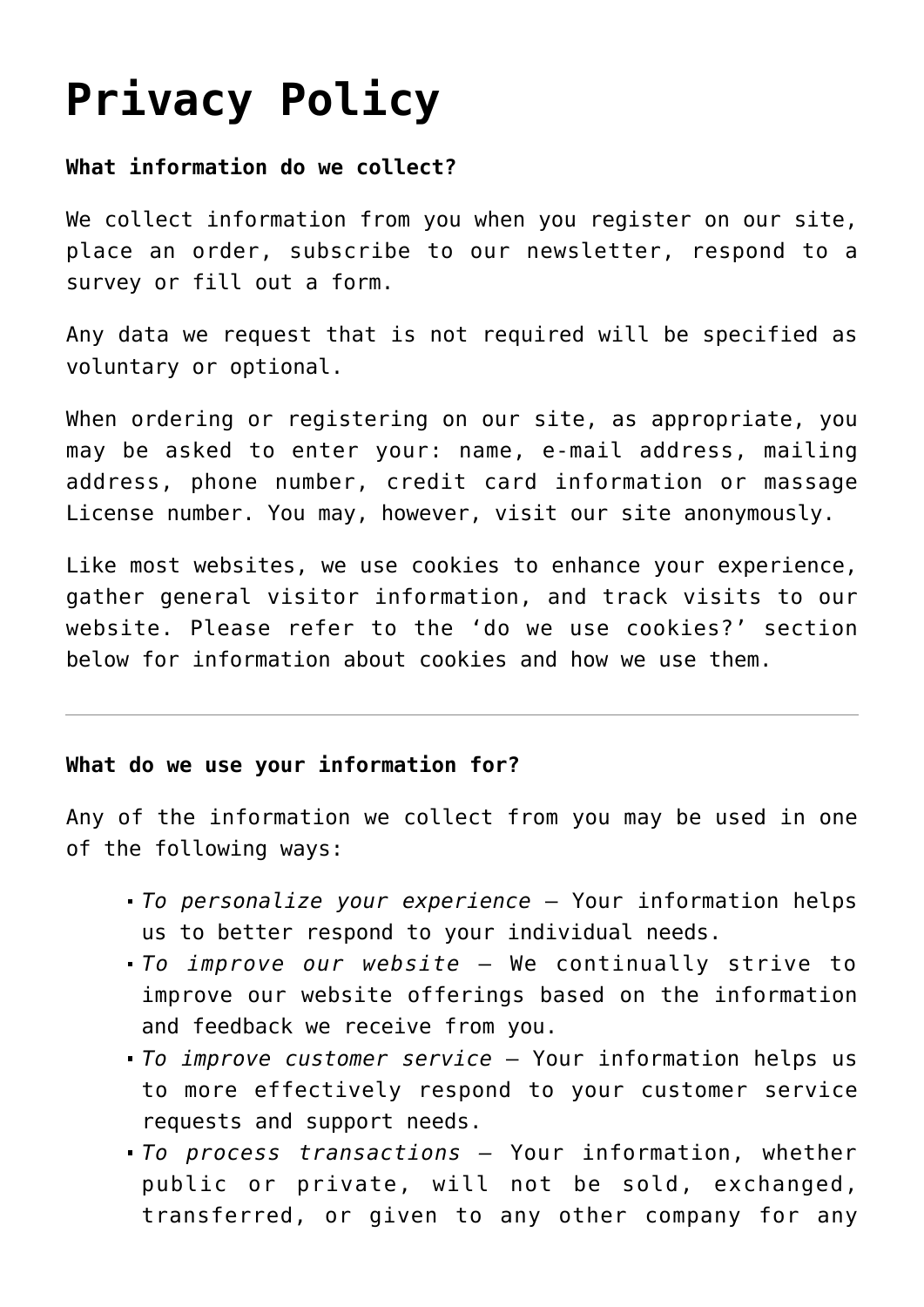reason whatsoever, without your consent, other than for the express purpose of delivering the purchased product or service requested by the customer.

*To send periodic emails —* The email address you provide for order processing, may be used to send you information and updates pertaining to your order or request, in addition to receiving occasional company news, updates, promotions, related product or service information, etc.

Note: If at any time you would like to unsubscribe from receiving future emails, we include detailed unsubscribe instructions at the bottom of each email.

*To administer a contest, promotion, survey or other site feature*

#### **How do we protect your information?**

We implement a variety of security measures to maintain the safety of your personal information when you submit a request, place an order or enter, submit, or access your personal information.

These security measures include: password protected directories and databases to safeguard your information.

We offer the use of a secure server. All supplied sensitive/credit information is transmitted via Secure Socket Layer (SSL) technology and then encrypted into our Payment gateway providers database only to be accessible by those authorized with special access rights to such systems, and are required to keep the information confidential.

After a transaction, your private information (credit cards, social security numbers, financials, etc.) will not be stored on our servers.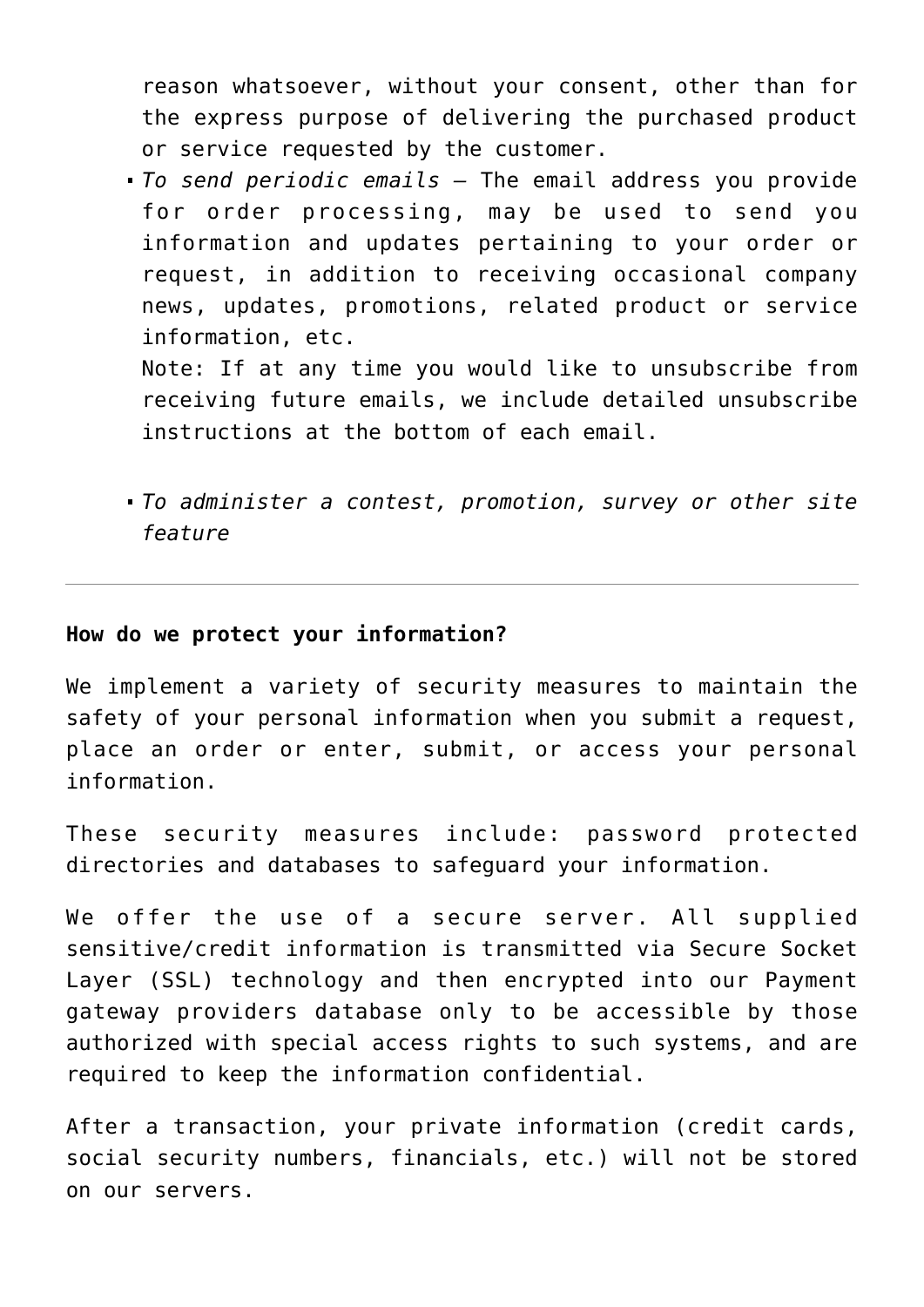#### **Do we use cookies?**

Yes (Cookies are small files that a site or its service provider transfers to your computers hard drive through your Web browser (if you allow) that enables the sites or service providers systems to recognize your browser and capture and remember certain information.

#### **Do we disclose any information to outside parties?**

We do not sell, trade, or otherwise transfer to outside parties your personally identifiable information. This does not include trusted third parties who assist us in operating our website, conducting our business, or servicing you, so long as those parties agree to keep this information confidential. We may also release your information when we believe release is appropriate to comply with the law, enforce our site policies, or protect ours or others' rights, property, or safety. However, non-personally identifiable visitor information may be provided to other parties for marketing, advertising, or other uses.

## **Third party links**

Occasionally, at our discretion, we may include or offer third party products or services on our website. These third party sites have separate and independent privacy policies. We therefore have no responsibility or liability for the content and activities of these linked sites. Nonetheless, we seek to protect the integrity of our site and welcome any feedback about these sites.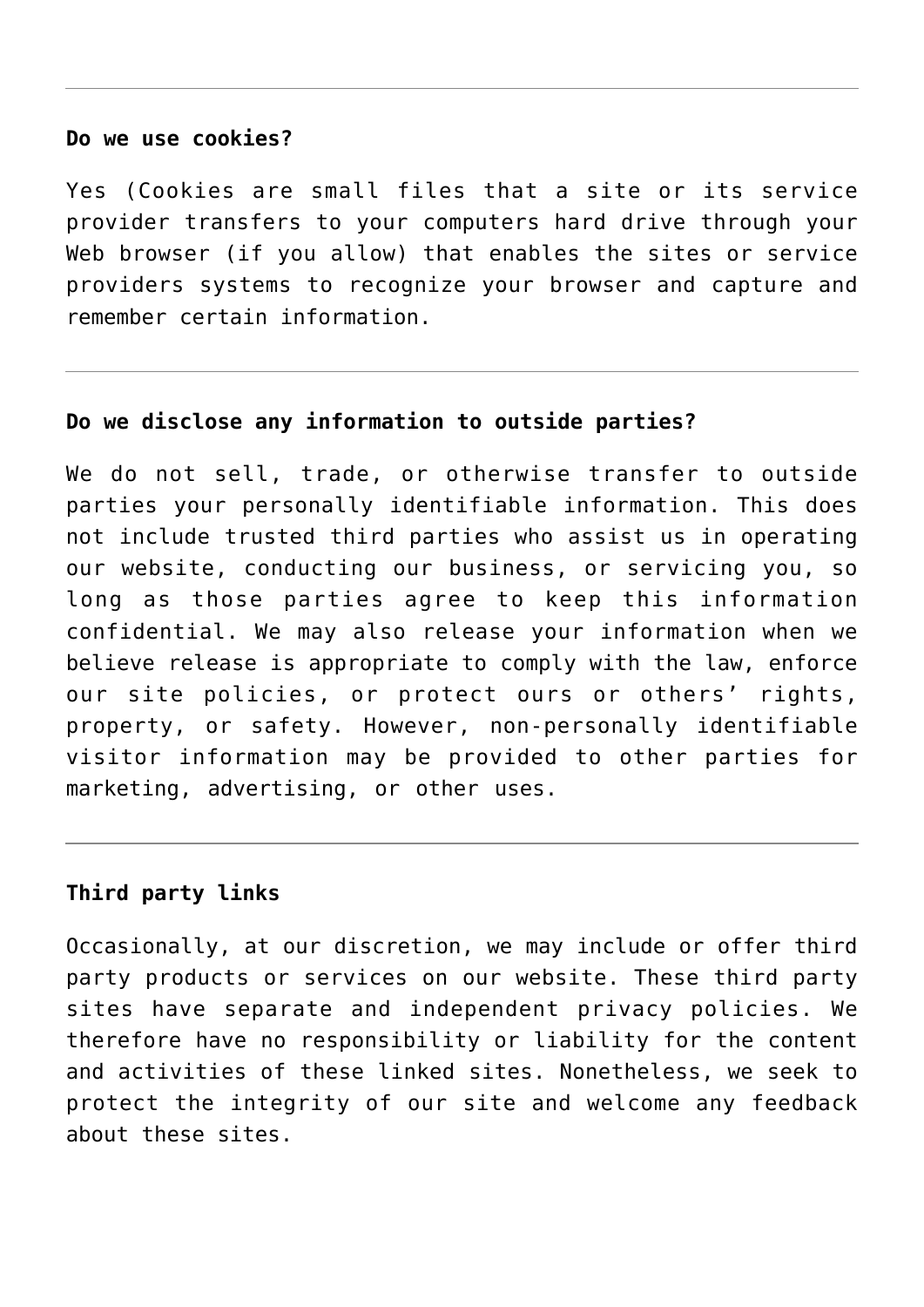#### **CAN-SPAM Compliance**

We have taken the necessary steps to ensure that we are compliant with the CAN-SPAM Act of 2003 by never sending out misleading information.

## **Sales Online Privacy Policy Only**

This online privacy policy applies only to information collected through our website and not to information collected offline.

### **Terms and Conditions**

Please also visit our Terms and Conditions section establishing the use, disclaimers, and limitations of liability governing the use of our website at CNAOnlineCourses.Info.

#### **Your Consent**

By using our site, you consent to our privacy policy.

#### **Changes to our Privacy Policy**

If we decide to change our privacy policy, we will post those changes on this page.

**Contacting Us**